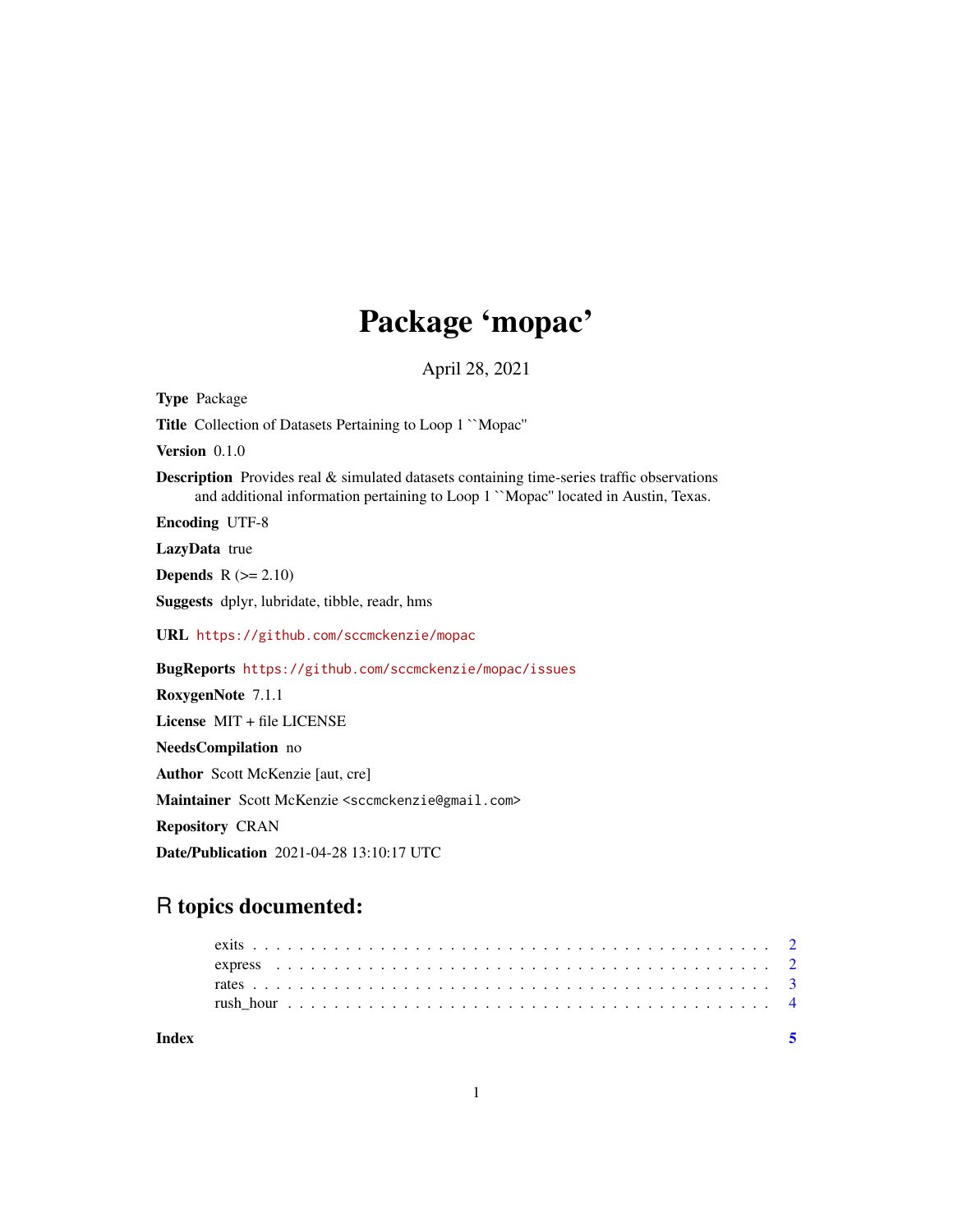<span id="page-1-0"></span>

#### Description

Accurate as of 2021-03-26. Provides basic details for all exits along Loop 1 "Mopac" in Austin, Texas. Exits are unnumbered.

#### Usage

exits

#### Format

A tibble with 32 rows and 4 variables:

mi distance from Loop 1 southern terminus, in miles

km distance from Loop 1 southern terminus, in kilometers

exit main road accessed by exit

notes additional information

#### Source

Scraped from [https://en.wikipedia.org/wiki/Texas\\_State\\_Highway\\_Loop\\_1](https://en.wikipedia.org/wiki/Texas_State_Highway_Loop_1)

express *Mopac Express Lane Records*

#### Description

Simulated observations of vehicles entering Mopac express lane at RM 2222 / Far West Blvd. Vehicle make/model/color frequencies are based on actual data from rush\_hour. Traffic density inferred from ad hoc sampling and City of Austin Traffic Counts.

#### Usage

express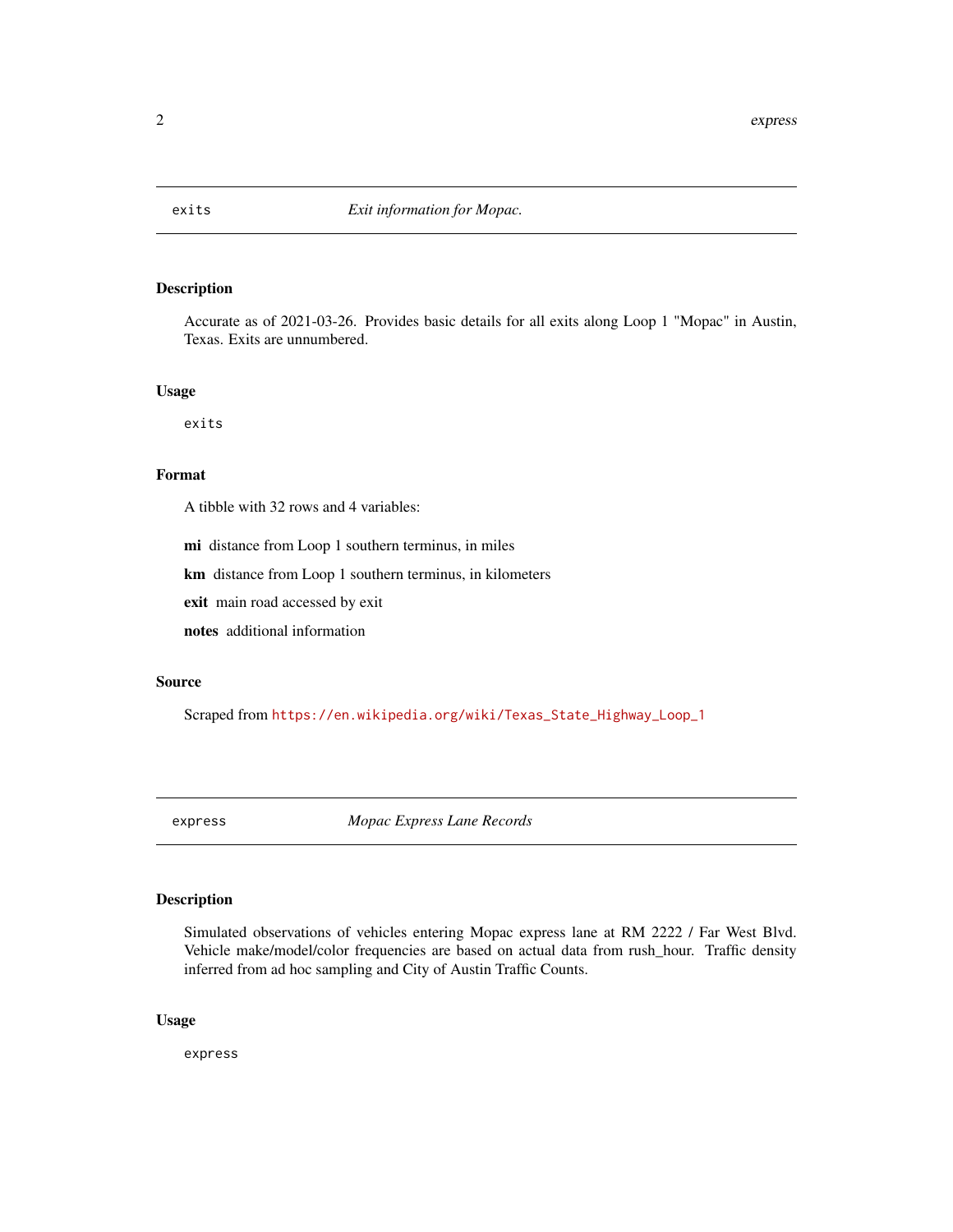<span id="page-2-0"></span>rates 3

#### Format

A tibble with 13032 rows and 6 variables:

direction north: Far West entry point heading to Parmer, south: RM 2222 heading to Cesar Chavez

time time of day

plate vehicle license plate

make vehicle make

model vehicle model

color vehicle color

#### Source

To see how this dataset was generated, visit <https://sccm.io/post/mopac-dataset/>

For City of Austin Traffic Counts, visit [https://data.austintexas.gov/Transportation-and-M](https://data.austintexas.gov/Transportation-and-Mobility/Camera-Traffic-Counts/sh59-i6y9)obility/ [Camera-Traffic-Counts/sh59-i6y9](https://data.austintexas.gov/Transportation-and-Mobility/Camera-Traffic-Counts/sh59-i6y9)

rates *Mopac Express Lane Rates*

#### Description

Express Lane Rates for Loop 1 "Mopac" in Austin, Texas. Rates correspond to RM 2222 / Far West entry points with pre-COVID weekday traffic. Recommend loading [readr](https://readr.tidyverse.org/) package so that time displays correctly as hms.

#### Usage

rates

#### Format

A tibble with 25 rows and 3 variables:

direction north: Far West entry point heading to Parmer, south: RM 2222 heading to Cesar Chavez

time time of day

rate TxTag rate in USD

#### Source

Rates obtained from Central Texas Regional Mobility Authority. [https://www.mobilityauthorit](https://www.mobilityauthority.com/pay-your-toll/rates)y. [com/pay-your-toll/rates](https://www.mobilityauthority.com/pay-your-toll/rates)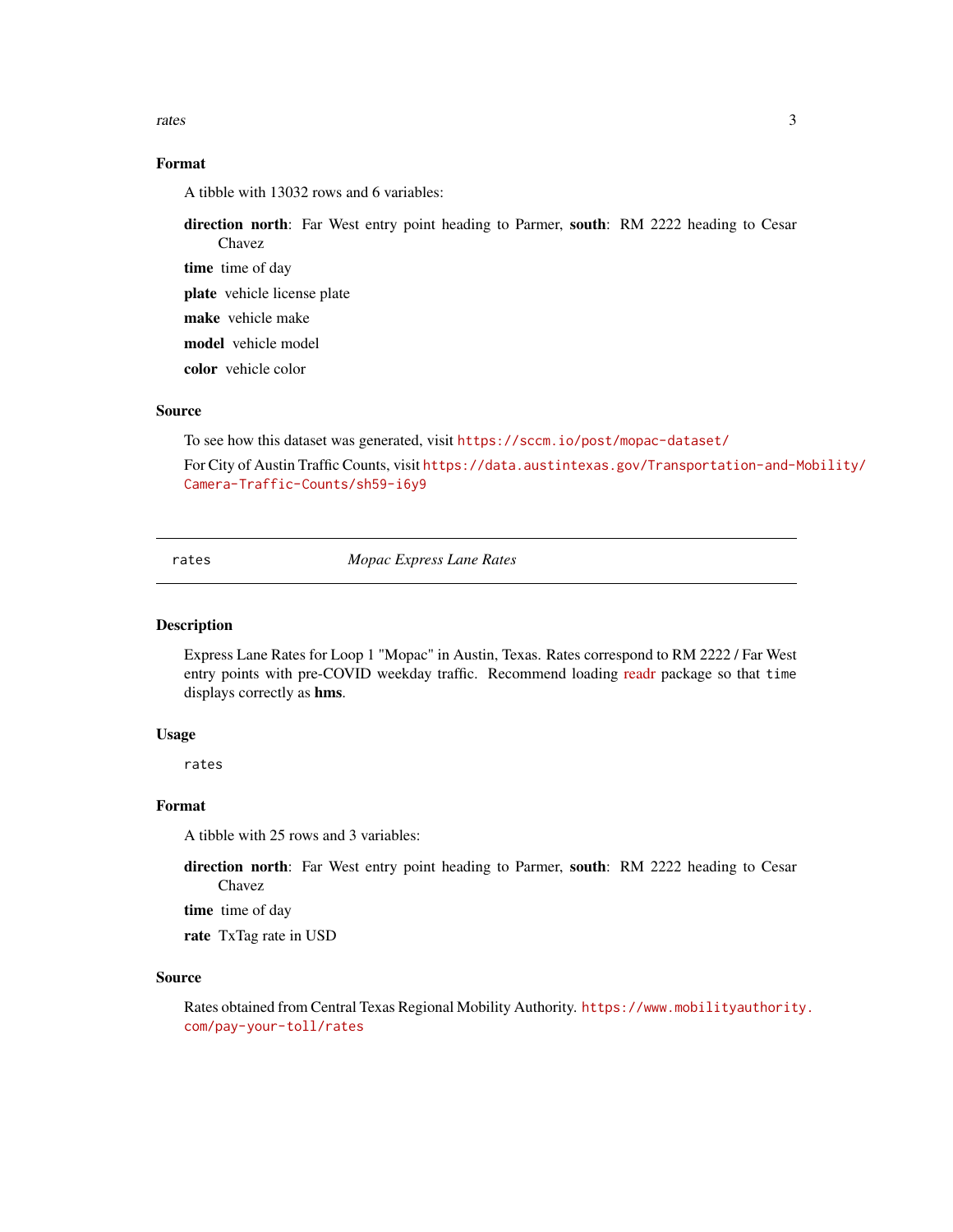#### <span id="page-3-0"></span>Description

Observations sampled in 2.5 minute intervals throughout week of 17 May 2020. Note that although intervals fall within normal "rush hour" timeframe, traffic density is lighter than normal due to COVID.

#### Usage

rush\_hour

#### Format

A tibble with 962 rows and 7 variables:

day day of the week when observations were recorded

time observation timestamp

commercial indicates whether vehicle is used for commercial purposes

color vehicle color

type vehicle type

make vehicle make

model vehicle model

#### Source

Real observations collected from northbound Mopac at Far West Blvd.